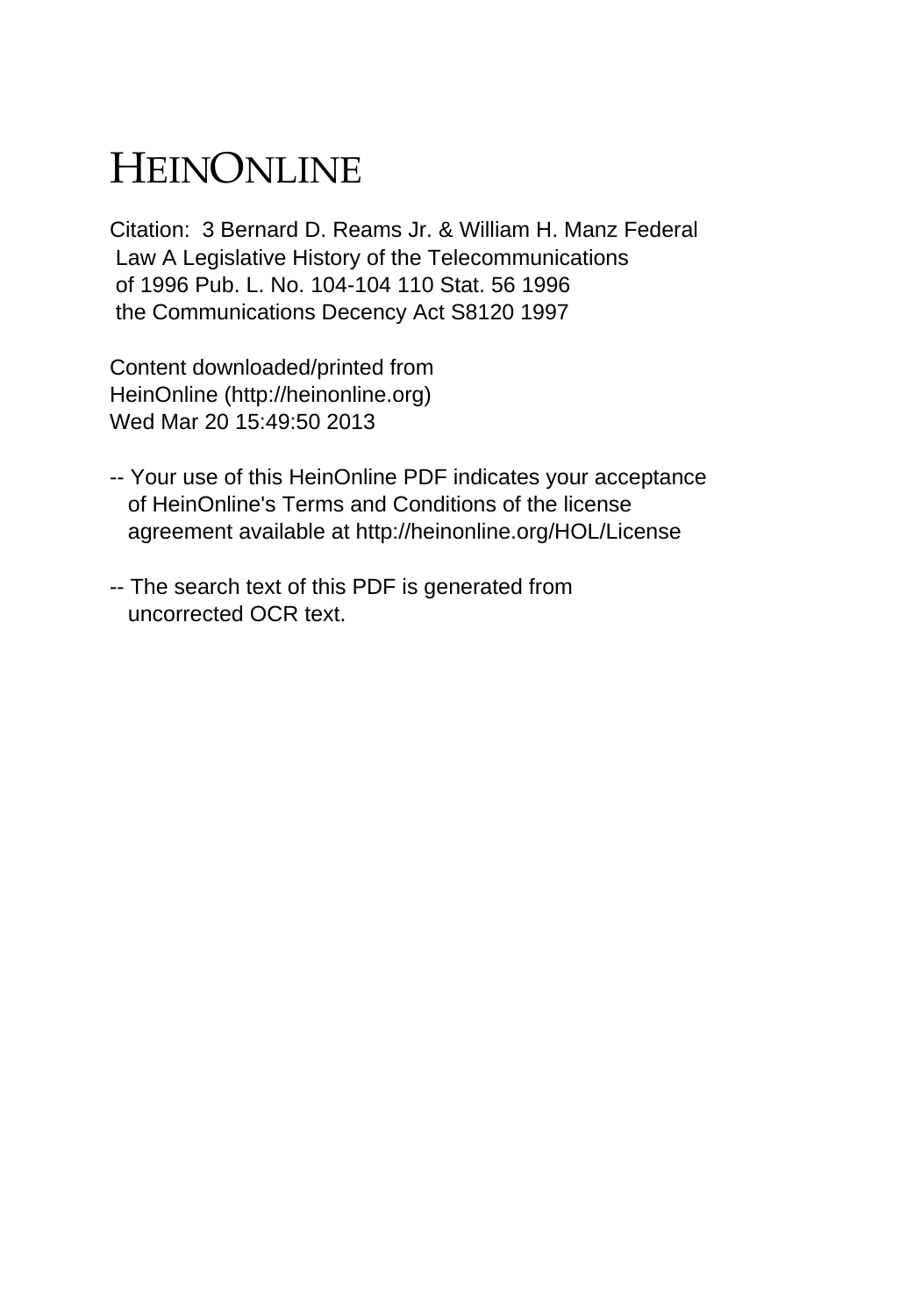vived for six days and nights through cour- phone exchange service or exchange access for any activity prohibited by paragraph (i) age, ingenuity and skill in territory coupled service to another local exchange carrier, or

Γ.

The Telecommunications Competition or competition in any telecommunications (3) initiates the transmission of or pur-<br>and Deregulation Act of 1995 Com- "(f) COMMERCIAL MOBILE SERVICE-A Bell Posefully makes available.<br>munic

Mr. SANTORUM proposed an amend-<br>cordance with section 322(c) and with the tion placed the call or initiated the communication<br>ment to the bill (S. 632) to provide for regulations prescribed by the Commission. Initation: o tional policy framework designed to<br>
topics and the second and section and intervent work of the second topics of the section of advanced telecommuni-<br>
EXON AMENDMENT NO. 1263<br>
126 and information technologies and informat **Interviews to all Americans by open-**<br> **Intended to be proposed by him to the years or both.**<br> **Ing all telecommunications markets to bull S. 652, supra, as follows:**<br>  $\frac{1}{100}$  to the subsections of a search intended t Ing an energy influences in the subsections (a), (d),<br>Competition, and for other purposes; as<br>follows:<br>follows:<br>follows:<br>follows:<br>follows:<br>follows:<br>and (e), restrictions on access, judical remonstrations of the partial res

"C) providing a service that permits a cus-<br>
"(c) providing a service that permits a cus-<br>
"(c) providing a service that permits a cus-<br>
"(i) in the District of Columbia or in inter-<br>
trieve stored information from, or fi mation for storage in, information storage "(A) by means of telecommunications de-<br>facilities of such company that are located vice knowingly-<br>not involving the creation or editing of the

ations to attack Bosnian Serb surface to air or affiliate searches for and connects with "(C) makes or causes the telephone of an-<br>missile attes;<br>Whereas effective measures to defend service in which the Bell operating com missile sizes. Bosian Berb air defenses did not or affiliate automatically forwards stored called number; or<br>against Bosnian Berb air defenses did not or affiliate automatically forwards stored called number; or<br>against Bo

by hostle Bosnian Serb forces; we would be providing network control signaling tivity,<br>Whereas on June 8, 1996 Captain O'Grady information to, and receiving such signaling shall be fined not more than \$100,000 or im-<br>Was r States Marines:<br>Whereas aircraft involved in the rescue op-company provides telephone exchange serv-  $\frac{1}{200}$  Section 223 (47 U.S.C. 223) is further

eration were attacked by Serb forces but no  $^{12}$  (2) LIBHTATIONS. The provisions of para-<br>station and the following actual the society of the Serate that  $^{12}$  (2) LIBHTATIONS. The provisions of para-<br>amended by adding Butlee. The transmission ascures used of  $W_1$  is incomingly within the United-States or provide interlaTA. telecommunications with the United-under paragraph (1XC) and subsection (f) vice--<br>under paragraph (1XC) and subs cumstances;<br>(2) the relief and happiness felt by the fam-<br>(3) the relief and happiness felt by the fam-<br>(3) the relief and happiness felt by the fam-<br>(3) initiates the transmission of or pure lly of Capitain O'Grady is shared by the Unit-<br>
cluding price), no more favorable than those<br>
equilible is the competitors of that com-<br>
costuly makes available,<br>
equilible in the search cells and pany until that Bell ope COTACT, are to be commended for their incidental to the provision by a Bell operat.<br>
The COTACT is called to the commended for their incidental to the provision by a Bell operat.<br>
The commended for their incidental to the

munications Decency Act of 1995<br>
commercial mobile service arept where<br>
SANTORUM AMENDMENT NO. 1267<br>
Mr. SANTORUM proposed an amend-<br>
Leighbone exchange service in a State in ac-<br>
Mr. SANTORUM proposed an amend-<br>
Leighbone

F-16 aircraft piloted by Captain Scott F. which the Bell operating company or affili- conversation or communication ensues,<br>O'Grady while on combat patrol as part of a to forwards customer-supplied information without disc

June 2, 1995;<br>
These and the contract of the contract of the contract of the contract of the contract of the contract of the contract of the contract of the contract of the contract of the contract of the contract of the c

involved in search operations to recover Cap-<br>
tion with the provision of such service. Iy to harass any person at the called number<br>
tion of the finest "(D) providing signaling information used or who recovers the called

eration were attacked by Serb forces but no<br>casualities occurred;<br>The provisions of para. Amended by adding at the end the following<br>Therefore be it resolved by the Senate that [[IRE] (1) are intended to be narrowly con-<br>T

**any indecent comment, request, suggestion.**<br> **Proposal**, image, or other communication to<br> **Any person under 18 years of age regardless**<br>
of whether the maker of such communica-

competition, and for other purposes; as<br>
follows:<br>
The contract on page 137 line 12 through page and (e), restrictions on access, judicial<br>
(c) page 94, strike out line 24 and all that is the thereof:<br>
(c) by striking subs

lieu thereof the following:<br>
"(1) The provision of access by a person, to<br>
"(C) providing a service that permits a cus-<br>
"(2) Whoever-<br>
a person including transmission, In another LATA area, so long as the cus-<br>
"(i) makes, creates, or solicits, and<br>
content of the communications, for another<br>
tomen acts affirmatively to initiate the stor-<br>
"(ii) initiates the transmission of, proposal, ey of cheres and with interest and with interest, suggestion, proposal, we cannot all by itself<br>
(i) such service shall not cover any serv- image, or other communication which is ob-<br>
the access provider's control shall by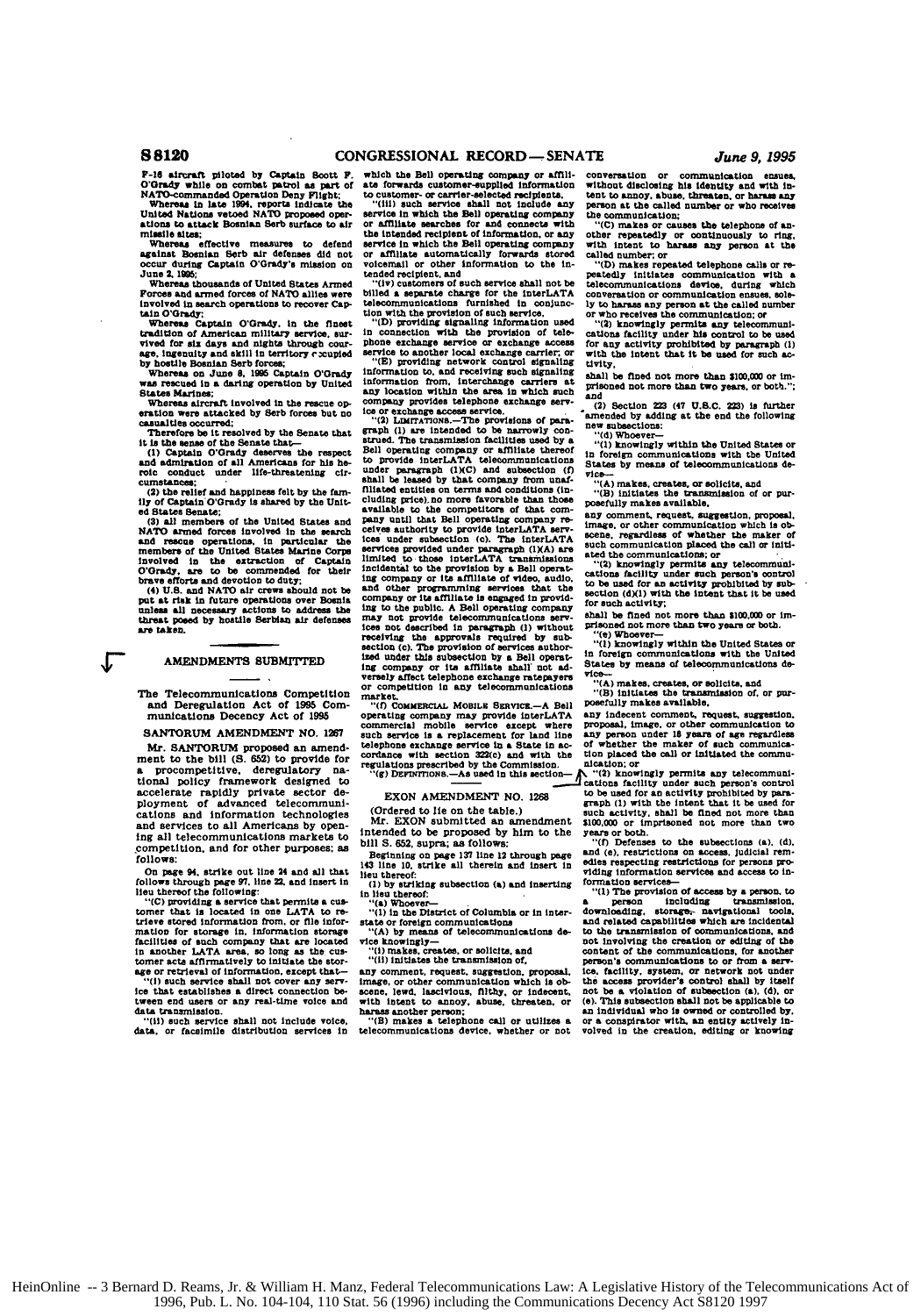Document No. **39**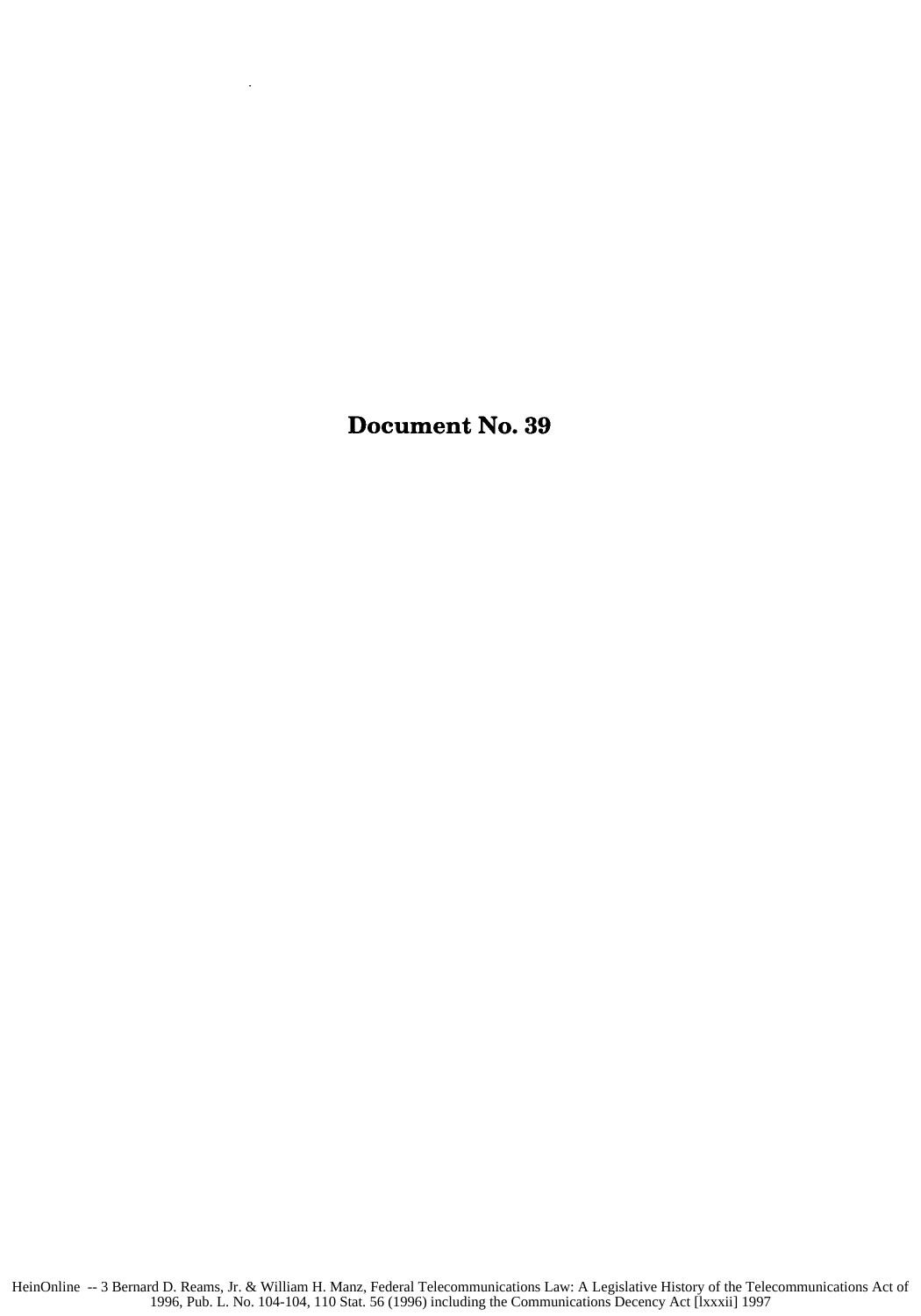HeinOnline -- 3 Bernard D. Reams, Jr. & William H. Manz, Federal Telecommunications Law: A Legislative History of the Telecommunications Act of 1996, Pub. L. No. 104-104, 110 Stat. 56 (1996) including the Communications Decency Act [lxxxiii] 1997